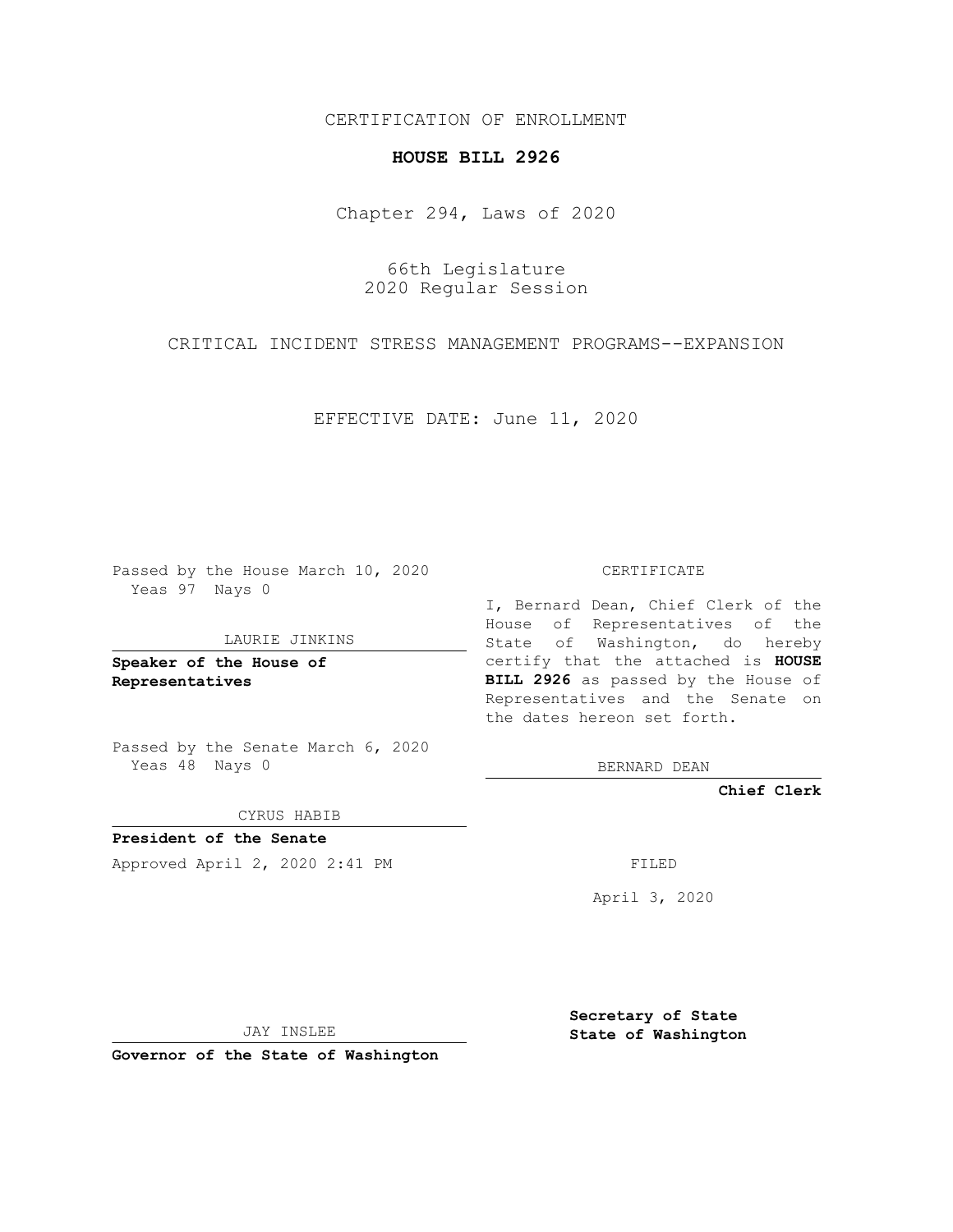## **HOUSE BILL 2926**

## AS AMENDED BY THE SENATE

Passed Legislature - 2020 Regular Session

## **State of Washington 66th Legislature 2020 Regular Session**

**By** Representatives Maycumber, Blake, Kretz, MacEwen, Van Werven, Mosbrucker, Graham, Hoff, Griffey, Stokesbary, Chambers, Ybarra, Dent, Barkis, Goehner, Chandler, Kraft, Goodman, Lovick, Ortiz-Self, Senn, Gildon, Sells, Boehnke, Davis, Smith, Dye, Orwall, Eslick, Shewmake, Pollet, Riccelli, and Harris

Read first time 02/04/20. Referred to Committee on Appropriations.

1 AN ACT Relating to expanding access to critical incident stress 2 management programs; adding a new section to chapter 43.101 RCW; and 3 providing an expiration date.

4 BE IT ENACTED BY THE LEGISLATURE OF THE STATE OF WASHINGTON:

5 NEW SECTION. **Sec. 1.** A new section is added to chapter 43.101 6 RCW to read as follows:

 (1) Subject to the availability of amounts appropriated for this specific purpose, the commission shall conduct outreach and coordinate with local law enforcement agencies, fire departments, and other first responder service providers for the purpose of expanding critical incident stress management programs to law enforcement personnel, firefighters, and other first responders statewide. The commission shall conduct an inventory of the current critical incident stress management programs in the state, including an assessment of underserved agencies and regions. The commission shall coordinate with law enforcement agencies, law enforcement organizations, community partners, fire departments, and other first response service organizations to provide greater access to critical incident stress management programs, including peer support group counselors under RCW 5.60.060, and may further assist agencies with